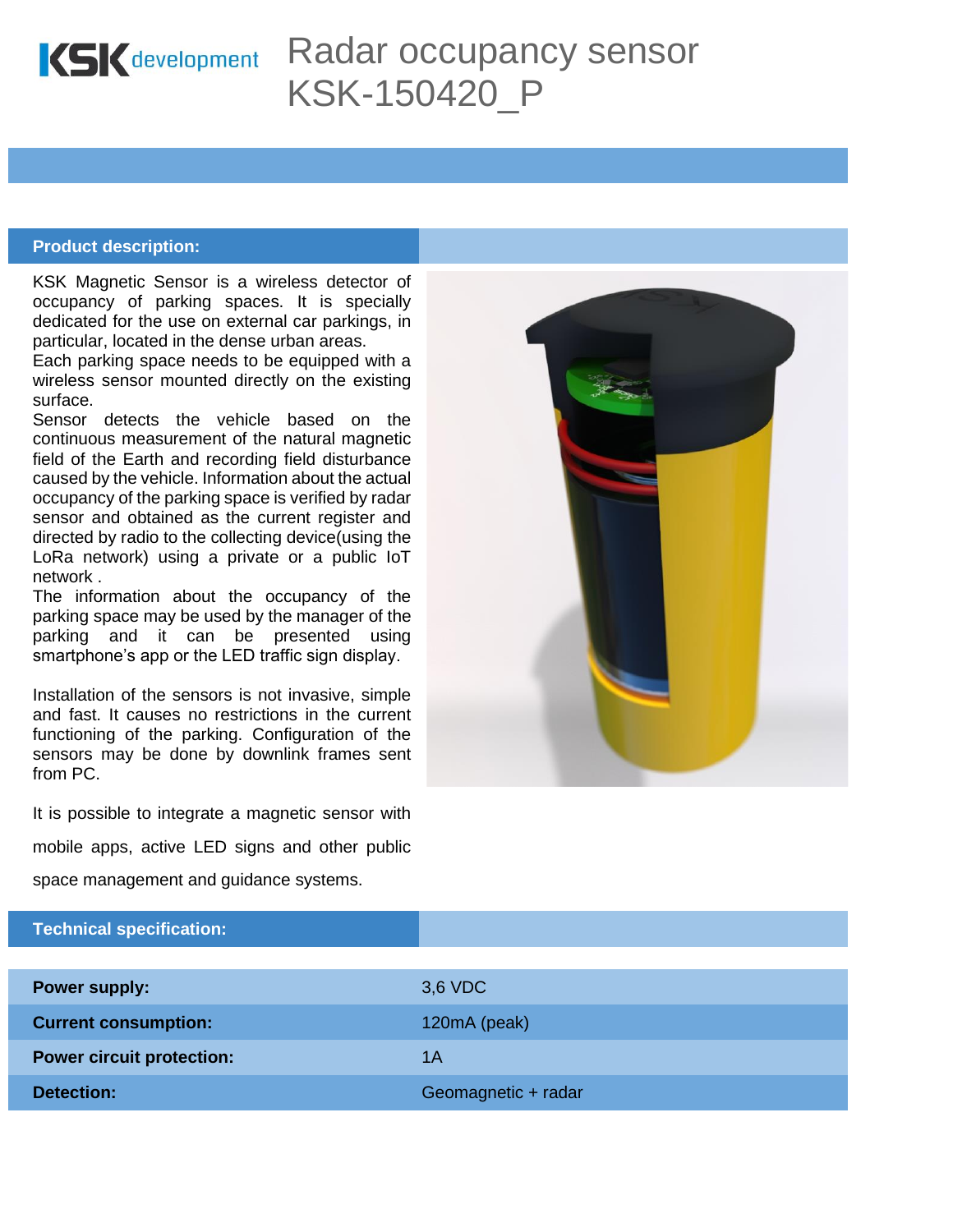

# KSK development Radar occupancy sensor KSK-150420\_P

| <b>Delay after detection:</b>                 | 17 <sub>s</sub>                                                                                             |
|-----------------------------------------------|-------------------------------------------------------------------------------------------------------------|
| <b>Temperature effect:</b>                    | battery capacity drop in temp <-20C                                                                         |
| <b>Settings:</b>                              | Possibility to configure device by downlink frames                                                          |
| Housing:                                      | Housing made of polycarbonate and stainless steel                                                           |
| <b>Working conditions:</b>                    | $-25^{\circ}$ do $+80^{\circ}$ C;                                                                           |
| <b>Dimensions:</b>                            | 80 mm<br>Height:<br>Diameter:<br>35 mm                                                                      |
| <b>Flammability class according to UL 94:</b> | V <sub>0</sub>                                                                                              |
| <b>Connection:</b>                            | Wireless connection LoRaWAN 868MHz                                                                          |
| <b>Ingress protection:</b>                    | <b>IEC IP68</b>                                                                                             |
| <b>Mechanical and vibration resistance:</b>   | IEC 61984 and UL773<br>Mechanical: 3g, 11 ms half sinusoid, 18 shakes<br>Wibration: 0.5 mm p-p, 10 to 60 Hz |
| <b>Communication protocol:</b>                | LoRaWAN                                                                                                     |
|                                               |                                                                                                             |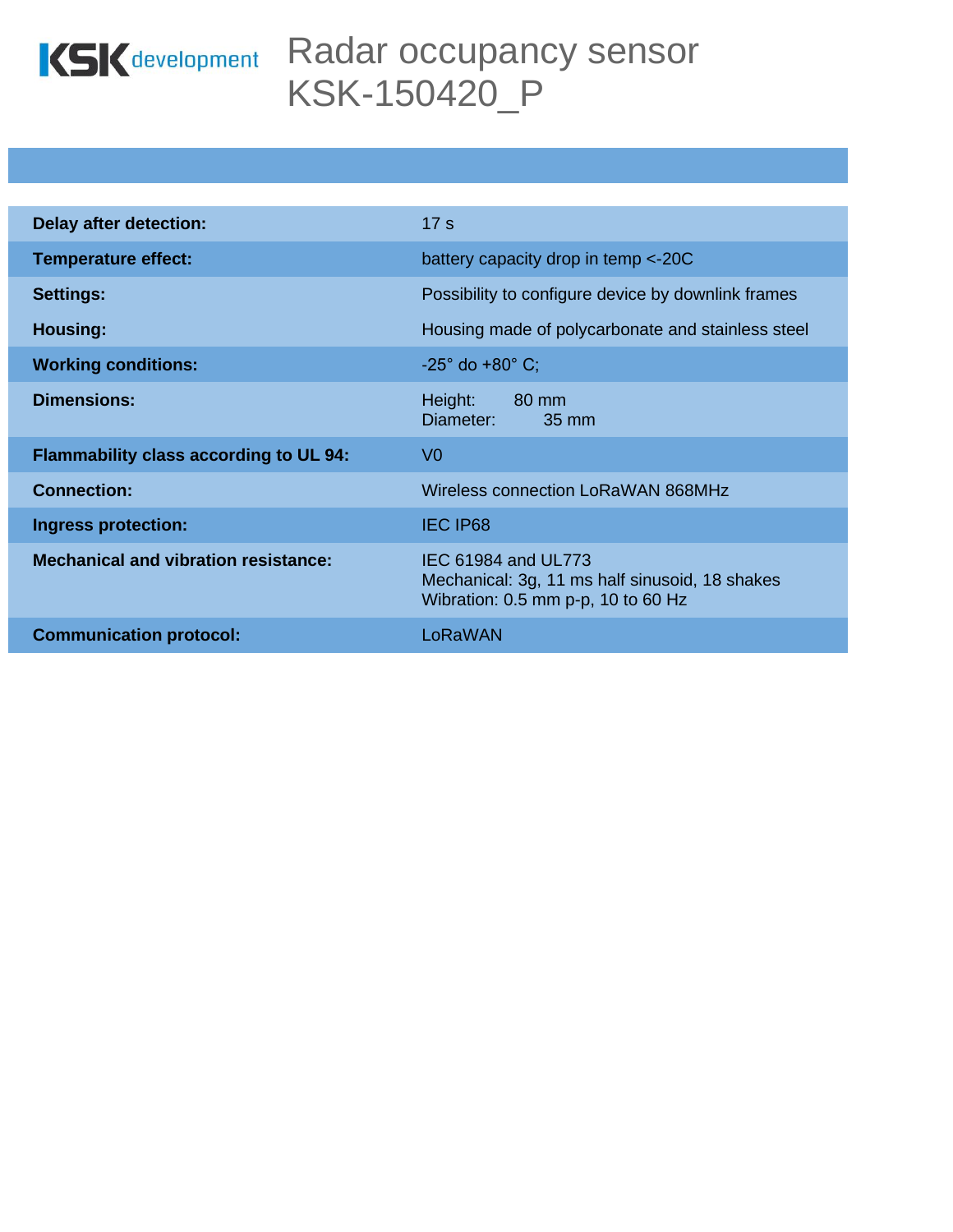

# KSK development Radar occupancy sensor KSK-150420\_P



**Installation and service of the device:**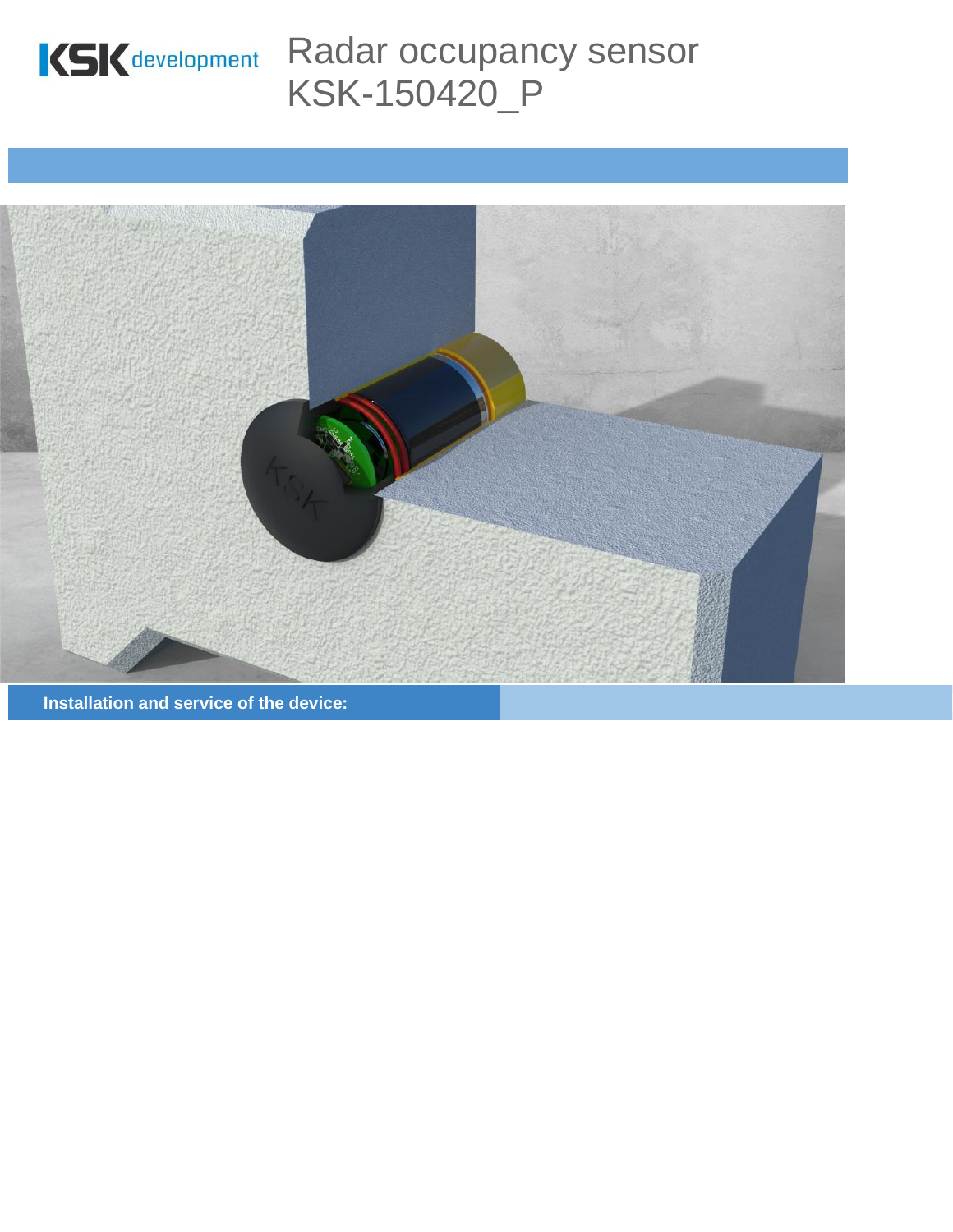

# Radar occupancy sensor KSK-150420\_P

The device is mounted in a single cube with a standard thickness of 80mm. You should drill a 35mm diameter hole with a trepan drill and then seal the surface with bitmuminous mass to prevent erosion of the ankle. Then insert the sensor into the prepared hole.

To replacing the battery (4) just remove the plug (2), remove the old sealant, clean the hole, remove the battery with a ribbon (3) and then reassemble the set.

It is essential to make sure that the housing surfaces (1) and (2) are free of any contamination. Otherwise, sealing with O-rings (5) will not be effective.

Reassembly does not require any interfering works with the surface. However, special attention should be paid to keeping the sealing surfaces clean. At the final stage, just like during assembly, protect the edge with bituminous mass.





### **Markings:**

The product is marked with the mark CE

## **Warnings:**

#### **Improper use:**

KSK Developments allows the device to be used only as intended, i.e. to monitor sensor parameters.

KSK Developments is not responsible for any damage related to the use of the system contrary to its intended use..